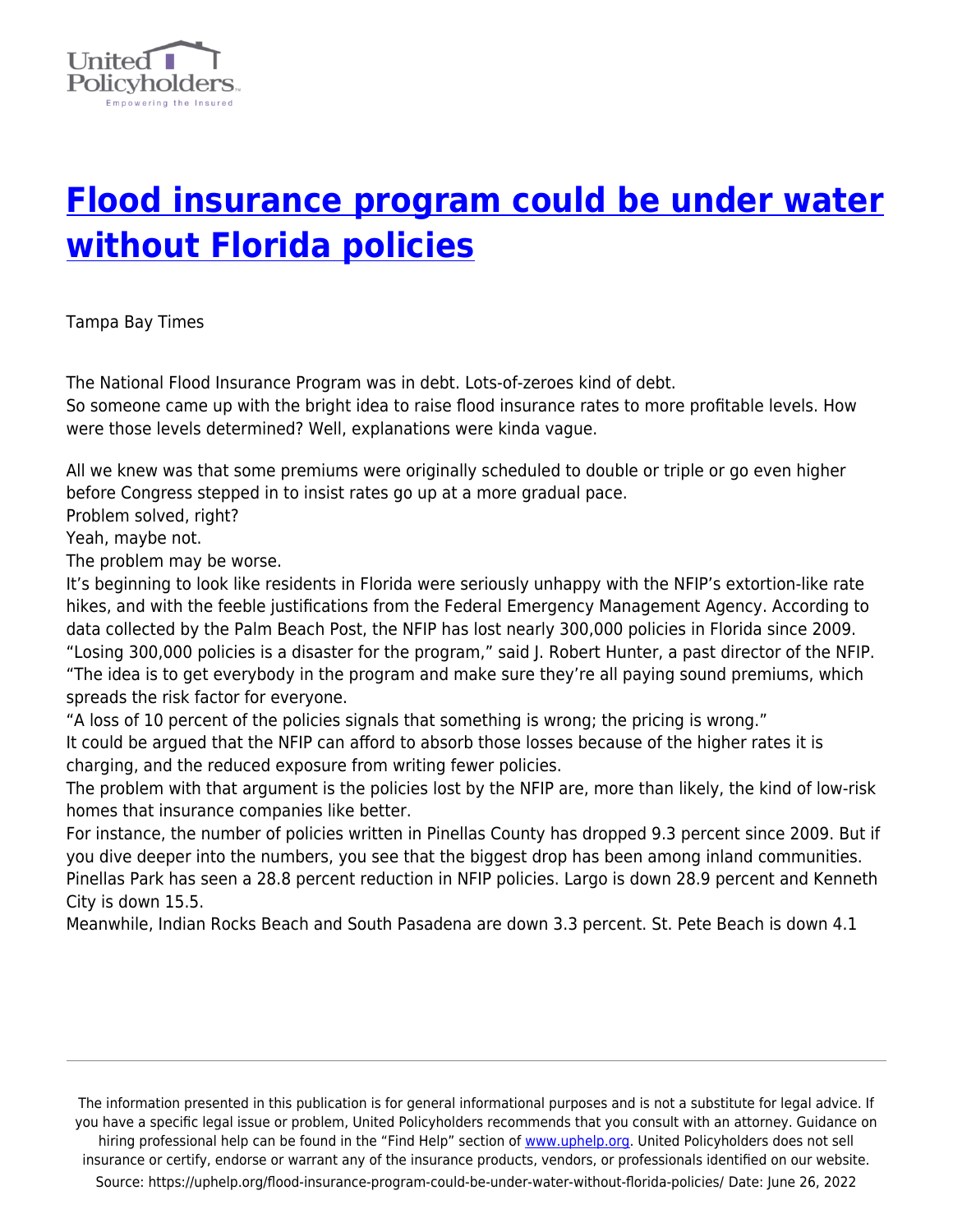

and Gulfport is down 3.1.

Those numbers don't bode well for the NFIP. And they probably aren't good for coastal residents who might be asked to pay even more to make up for the loss of inland policies.

"If you were an insurance company, where would you rather write policies?" asked Jake Holehouse, a St. Petersburg insurance agent who specializes in flood issues. "If this continues long-term and the NFIP keeps getting stuck with all the high-risk policies, you have to ask what's going to happen down the road."

A number of factors have probably contributed to the NFIP's loss of customers in Florida. Legislation pushed by state Sen. Jeff Brandes, R-St. Petersburg, this year opened the market for private insurers to begin writing policies, and a number of homeowners have taken advantage of more competitive rates. Some homeowners who don't have a mortgage, and thus aren't required to carry flood insurance, have dropped their coverage.

Another contributing factor is the complete lack of transparency and flexibility shown by FEMA officials. Their original price hikes put forward in 2013 were so obscene, and in some cases completely illogical, that it would be natural for residents to lose faith in the program.

"I think you have an agency suffering from a very bad reputation," said Amy Bach, executive director of the nonprofit insurance advocate United Policyholders. "One of the problems with the program is not enough people are in on it, so losing more policies doesn't sound like a good thing."

It is indisputable that the NFIP is in a money crunch — it is estimated the program is \$23 billion in debt after catastrophic storms in New Orleans and New York — and solutions had to be found.

But because Tampa Bay is pretty much ground zero for flood insurance — the NFIP has more policies in Pinellas County than in 43 states — the agency was essentially demanding that we foot the bill for the debts run up in other states.

According to numbers compiled by state Insurance Commissioner Kevin McCarty, Florida has gotten back 31 cents for every dollar it has given to the NFIP since 1992. If you go back to 1978, the number drops to 28 cents.

In other words, Florida has done more to fund the program than any other state for 35 years. And our reward was to have our rates doubled and tripled?

How is that possibly feasible?

FEMA claims it is simple actuarial rates. Except FEMA closely guards its formula for determining those rates. Two months ago, McCarty suggested FEMA's rates were "inadequate or unfairly discriminatory" and asked the agency to provide information by Dec. 15 to explain premium prices. FEMA has not yet provided that information but says it is willing to cooperate.

The information presented in this publication is for general informational purposes and is not a substitute for legal advice. If you have a specific legal issue or problem, United Policyholders recommends that you consult with an attorney. Guidance on hiring professional help can be found in the "Find Help" section of [www.uphelp.org.](http://www.uphelp.org/) United Policyholders does not sell insurance or certify, endorse or warrant any of the insurance products, vendors, or professionals identified on our website. Source: https://uphelp.org/flood-insurance-program-could-be-under-water-without-florida-policies/ Date: June 26, 2022